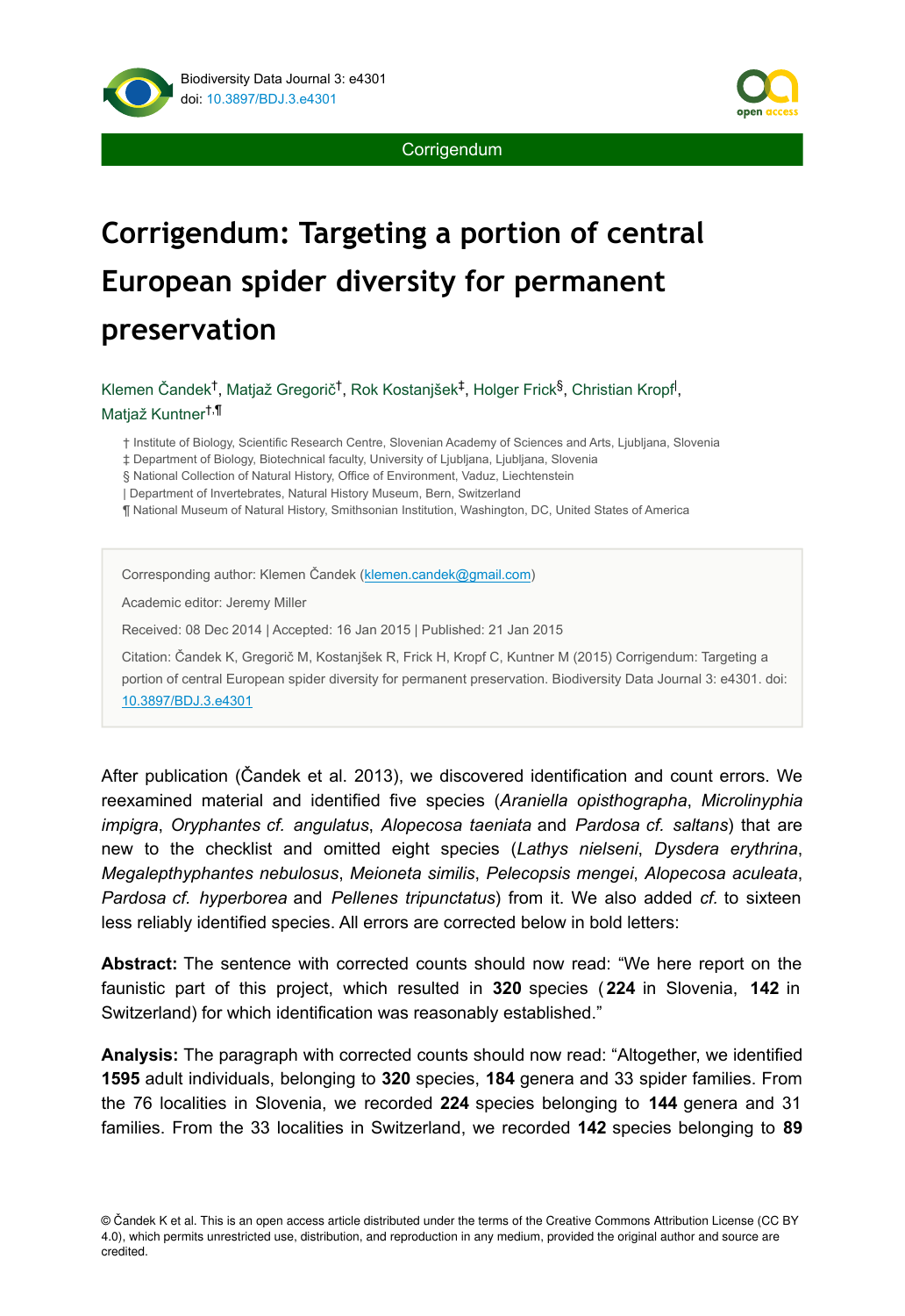genera and 18 families. The number of unique species was **178** and **96** for Slovenia and Switzerland, respectively. As an indication of rare species in our survey, singletons (those species represented on the list with a single individual (Coddington et al. 1996, Coddington et al. 2009) represented **36.6%** (**117** species)."

# **Checklist**:

Page 10: The entries for *Araniella cucurbitina* (Clerck, 1757) represent that species and *Araniella opisthographa* (Kulczyn'ski, 1905) (new to the checklist) and the corrected text should read:

#### *Araniella cucurbitina* (Clerck, 1757)

# **Materials**

- a. locationID: SI41; country: Slovenia; locality: Socerb, Osp; minimumElevationInMeters: 116; maximumElevationInMeters: 116; decimalLatitude: 45.5819; decimalLongitude: 13.8558; eventDate: 2012-06-07; habitat: trail from Socerb to Osp; sex: 1 female; recordedBy: Kuntner, Gregorič, Čandek, Kralj-Fišer, Cheng
- b. locationID: SI50; country: Slovenia; locality: Sp. Prapreče; minimumElevationInMeters: 351; maximumElevationInMeters: 351; decimalLatitude: 46.1620; decimalLongitude: 14.6933; eventDate: 2010-08-03/2012-05-28; habitat: house and surroundings; sex: **1 male**; recordedBy: Kuntner, Čandek

# *Araniella opisthographa* **(Kulczyn'ski, 1905)**

#### **Materials**

- a. **locationID: SI50; country: Slovenia; locality: Sp. Prapreče; minimumElevationInMeters: 351; maximumElevationInMeters: 351; decimalLatitude: 46.1620; decimalLongitude: 14.6933; eventDate: 2010-08-03/2012-05-28; habitat: house and surroundings; sex: 1 male; recordedBy: Kuntner, Čandek**
- b. **locationID: SI58; country: Slovenia; locality: Budanje; minimumElevationInMeters: 243; maximumElevationInMeters: 243; decimalLatitude: 45.8743; decimalLongitude: 13.9497; eventDate: 2011-05-07; habitat: school and surroundings; sex: 1 male; recordedBy: Čandek**

Page 19-20: Due to misidentification, *Lathys nielseni* (Schenkel, 1932) is omitted, and the only female reported is added to the material listed for *Lathys humilis* (Blackwall, 1855) and the corrected text should read: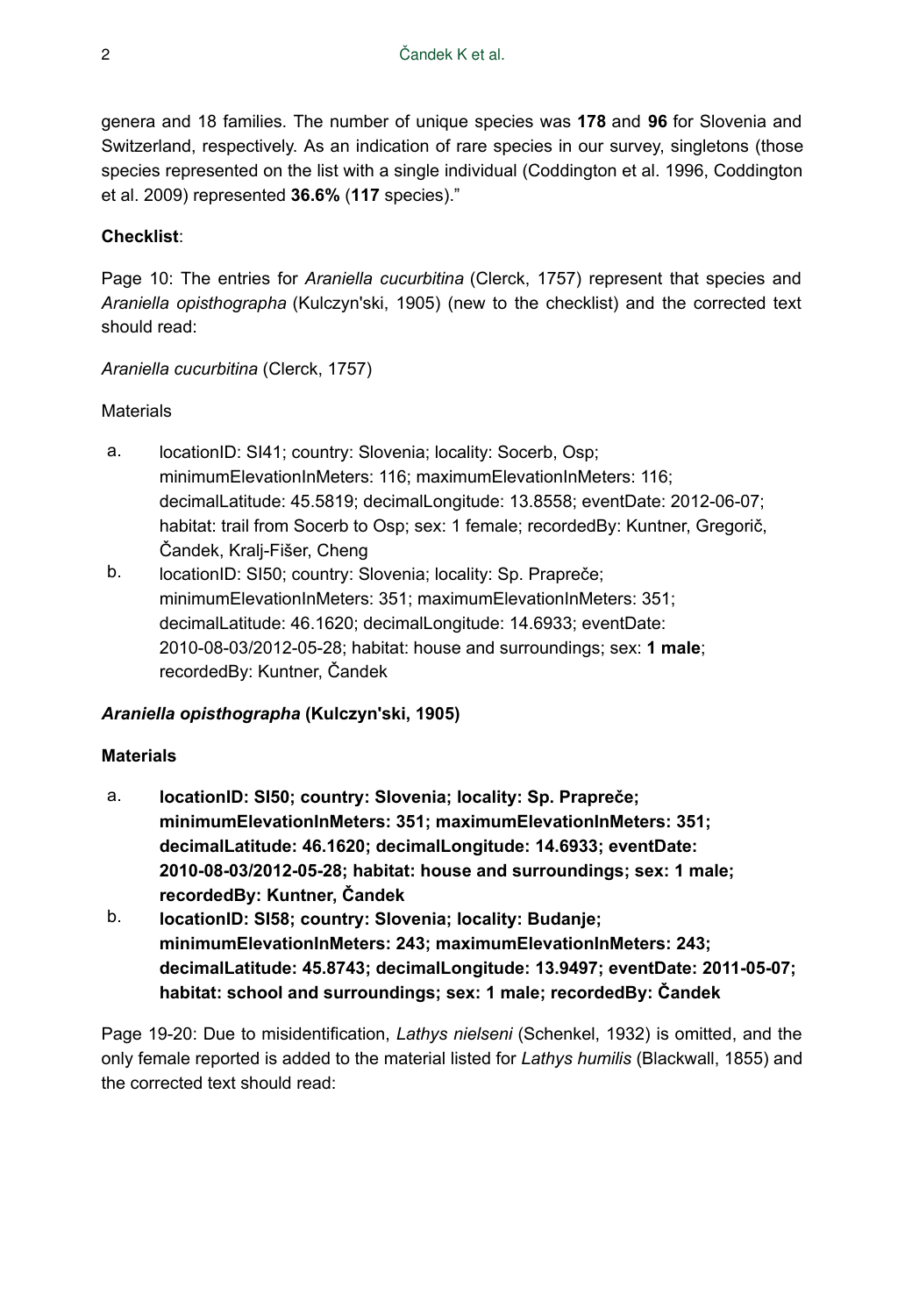#### *Lathys humilis* (Blackwall, 1855)

#### **Materials**

- a. locationID: SI56; country: Slovenia; locality: Dinaric Karst, Novelo; minimumElevationInMeters: 358; maximumElevationInMeters: 359; decimalLatitude: 45.8533; decimalLongitude: 13.6552; eventDate: 2011-04-04/05-10; habitat: overgrowth; sex: 1 female; recordedBy: Gregorič, Čandek, Kralj-Fišer
- b. **locationID: SI41; country: Slovenia; locality: Socerb, Osp; minimumElevationInMeters: 116; maximumElevationInMeters: 116; decimalLatitude: 45.5819; decimalLongitude: 13.8558; eventDate: 2012-06-07; habitat: trail from Socerb to Osp; sex: 1 female; recordedBy: Kuntner, Gregorič, Čandek, Kralj-Fišer, Cheng**

Page 20: Due to misidentification, *Dysdera erythrina* (Walckenaer, 1802) is omitted, and the only female reported is added to the material listed for *Dysdera adriatica* Kulczyn'ski, 1897, and the corrected text should read:

*Dysdera adriatica* Kulczyn'ski, 1897

#### **Materials**

- a. locationID: SI12; country: Slovenia; locality: Divača; minimumElevationInMeters: 660; maximumElevationInMeters: 660; decimalLatitude: 45.6788; decimalLongitude: 14.0437; eventDate: 2012-07-22; habitat: forest; sex: 1 female, 1 male; recordedBy: Kostanjšek, RTŠB 2012
- b. **locationID: SI08; country: Slovenia; locality: Ribnica, Pivka; minimumElevationInMeters: 400; maximumElevationInMeters: 400; decimalLatitude: 45.6333; decimalLongitude: 14.1392; eventDate: 2012-07-21; habitat: forest; sex: 1 female; recordedBy: Kostanjšek, RTŠB 2012**

Page 23: Misspelling: *Nomisia extornata* should read *Nomisia exornata***.**

Page 35, 41: Due to misidentification, *Megalepthyphantes nebulosus* (Sundevall, 1830) is omitted, and all representatives are added to the material listed for *Mughiphantes mughi* (Fickert, 1875) and the corrected text should read:

*Mughiphantes mughi* (Fickert, 1875)

#### **Materials**

a. locationID: CH21; country: Switzerland; locality: Grison Alps, Alp Flix, Salategnas; minimumElevationInMeters: 1970; maximumElevationInMeters: 1970; decimalLatitude: 46.5194; decimalLongitude: 9.6490; eventDate: 2011-07-12; habitat: swamp grazed vegetation; sex: 1 male; recordedBy: Kuntner, Gregorič, Čandek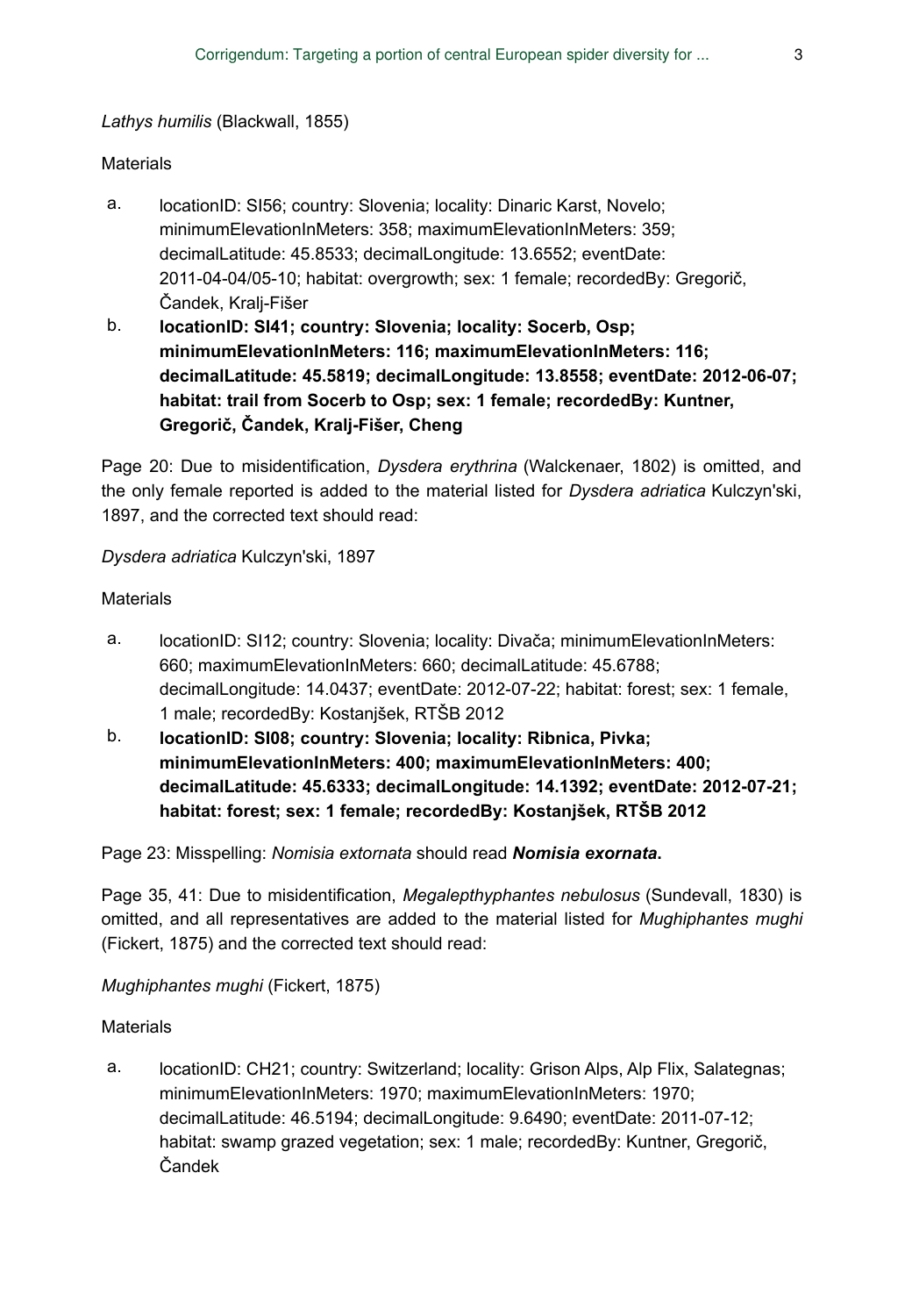- b. locationID: CH23; country: Switzerland; locality: Grison Alps, Alp Flix, Salategnas; minimumElevationInMeters: 1900; maximumElevationInMeters: 1900; decimalLatitude: 46.5141; decimalLongitude: 9.6448; eventDate: 2011-07-12; habitat: forest opening, grass and shrubs; sex: **6 females**; recordedBy: Kuntner, Gregorič, Čandek
- c. locationID: CH24; country: Switzerland; locality: Grison Alps, Alp Flix, Salategnas; minimumElevationInMeters: 1830; maximumElevationInMeters: 1830; decimalLatitude: 46.5131; decimalLongitude: 9.6430; eventDate: 2011-07-12; habitat: meadow and forest; sex: 1 male; recordedBy: Kuntner, Gregorič, Čandek
- d. locationID: CH31; country: Switzerland; locality: Grison Alps, Alp Flix Lai Neir; minimumElevationInMeters: 1910; maximumElevationInMeters: 1910; decimalLatitude: 46.5343; decimalLongitude: 9.6375; eventDate: 2011-07-16; habitat: lake and swamp around forest; sex: 5 females, 2 males; recordedBy: Kuntner, Gregorič, Čandek
- e. locationID: CH32; country: Switzerland; locality: Grison Alps, Alp Flix, Salategnas; minimumElevationInMeters: 1955; maximumElevationInMeters: 1955; decimalLatitude: 46.5203; decimalLongitude: 9.6458; eventDate: 2011-07-16; habitat: timberline forest, moss; sex: 3 females, 1 male; recordedBy: Kuntner, Gregorič, Čandek
- f. **locationID: CH17; country: Switzerland; locality: Engadin, Bivio; minimumElevationInMeters: 1780; maximumElevationInMeters: 1780; decimalLatitude: 46.4753; decimalLongitude: 9.6469; eventDate: 2011-07-11; habitat: forest and river edge; sex: 1 female; recordedBy: Kuntner, Gregorič, Čandek**

#### Page 37: *Meioneta similis* **(Kulczyn'ski, 1926)** data should be **deleted**.

Page 38: The entries for *Micrargus alpinus* (O. P.-Cambridge, 1871) represent that species and *Micrargus herbigradus* (Blackwall, 1854) and the corrected text should read:

*Micrargus alpinus* (O. P.-Cambridge, 1871)

- a. locationID: CH28; country: Switzerland; locality: Grison Alps, Alp Flix, Salategnas; minimumElevationInMeters: 1713; maximumElevationInMeters: 1713; decimalLatitude: 46.5165; decimalLongitude: 9.6387; eventDate: 2011-07-15; habitat: forest edge; sex: 1 female; recordedBy: Kuntner, Gregorič, Čandek
- b. locationID: CH30; country: Switzerland; locality: Grison Alps, Alp Flix Lai Flix; minimumElevationInMeters: 1967; maximumElevationInMeters: 1967; decimalLatitude: 46.5358; decimalLongitude: 9.6409; eventDate: 2011-07-16; habitat: next to alpine lake; sex: 1 female; recordedBy: Kuntner, Gregorič, Čandek
- c. locationID: CH31; country: Switzerland; locality: Grison Alps, Alp Flix Lai Neir; minimumElevationInMeters: 1910; maximumElevationInMeters: 1910; decimalLatitude: 46.5343; decimalLongitude: 9.6375; eventDate: 2011-07-16;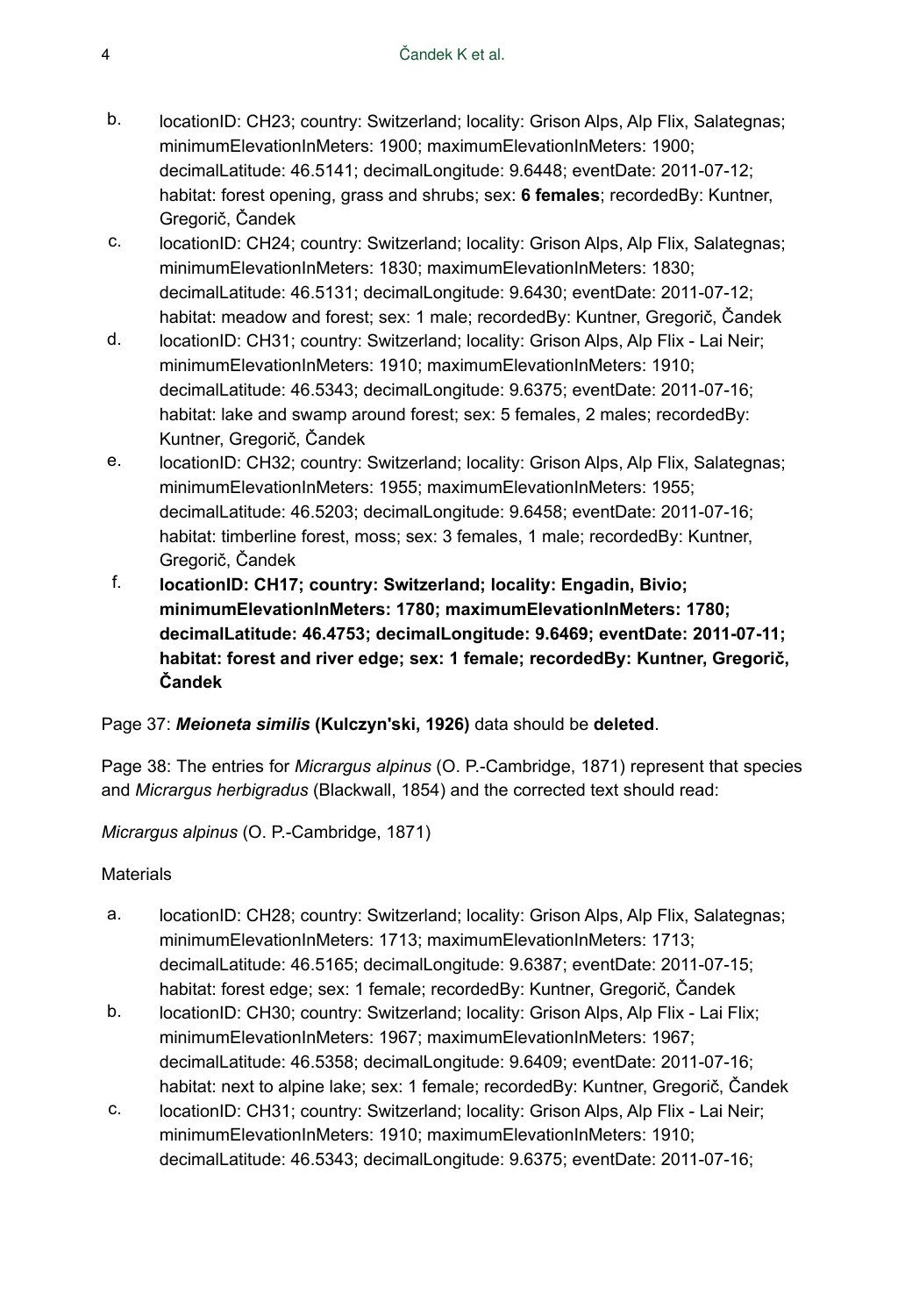habitat: lake and swamp around forest; sex: 1 female; recordedBy: Kuntner, Gregorič, Čandek

*Micrargus herbigradus* (Blackwall, 1854)

#### **Materials**

- a. locationID: SI15; country: Slovenia; locality: Apače; minimumElevationInMeters: 220; maximumElevationInMeters: 220; decimalLatitude: 46.6804; decimalLongitude: 15.8988; eventDate: 2011-07-26; habitat: forest; sex: 1 female; recordedBy: Kostanjšek, RTŠB 2011
- b. **locationID: CH03; country: Switzerland; locality: Bernese Alps, Gasteretal; minimumElevationInMeters: 1520; maximumElevationInMeters: 1520; decimalLatitude: 46.4498; decimalLongitude: 7.7135; eventDate: 2011-07-07; habitat: spruce forest; sex: 1 female; recordedBy: Kuntner, Gregorič, Čandek**

Page 40, 50-51: The entries for *Mughiphantes cornutus* (Schenkel, 1927) represent that species and *Tenuiphantes mengei* (Kulczyn'ski, 1887) and the corrected text should read:

*Mughiphantes cornutus* (Schenkel, 1927)

#### **Materials**

- a. locationID: CH16; country: Switzerland; locality: Engadin, Silvaplana; minimumElevationInMeters: 1930; maximumElevationInMeters: 1930; decimalLatitude: 46.4667; decimalLongitude: 9.7946; eventDate: 2011-07-11; habitat: Larix and Pinus forest; sex: 1 female; recordedBy: Kuntner, Gregorič, Čandek
- b. locationID: CH22; country: Switzerland; locality: Grison Alps, Alp Flix, Salategnas; minimumElevationInMeters: 1900; maximumElevationInMeters: 1900; decimalLatitude: 46.5152; decimalLongitude: 9.6466; eventDate: 2011-07-12; habitat: forest ground; sex: 1 female, 1 male; recordedBy: Kuntner, Gregorič, Čandek

*Tenuiphantes mengei* (Kulczyn'ski, 1887)

- a. locationID: CH01; country: Switzerland; locality: Bernese Alps, Gasteretal; minimumElevationInMeters: 1662; maximumElevationInMeters: 1662; decimalLatitude: 46.4457; decimalLongitude: 7.7413; eventDate: 2011-07-07; habitat: alpine meadow; sex: 4 females; recordedBy: Kuntner, Gregorič, Čandek
- b. locationID: CH02; country: Switzerland; locality: Bernese Alps, Gasteretal; minimumElevationInMeters: 1698; maximumElevationInMeters: 1698; decimalLatitude: 46.4486; decimalLongitude: 7.7438; eventDate: 2011-07-07; habitat: spruce thicket and grass; sex: 14 females, 7 males; recordedBy: Kuntner, Gregorič, Čandek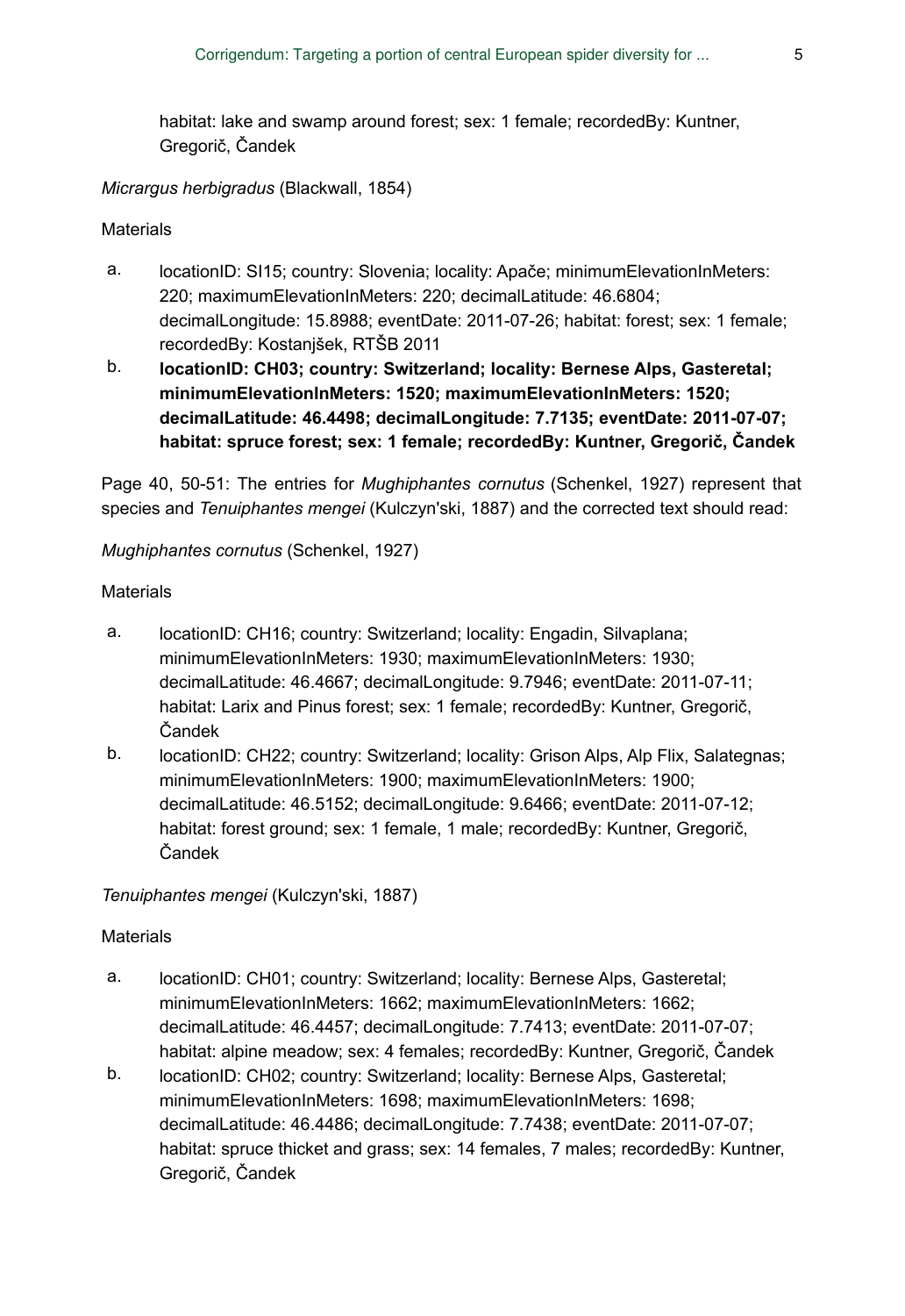- c. locationID: CH05; country: Switzerland; locality: Bernese Alps, Gasteretal; minimumElevationInMeters: 1380; maximumElevationInMeters: 1380; decimalLatitude: 46.4674; decimalLongitude: 7.6640; eventDate: 2011-07-07; habitat: river vegetation; sex: 1 female; recordedBy: Kuntner, Gregorič, Čandek
- d. locationID: CH06; country: Switzerland; locality: Bernese Alps, Kandersteg; minimumElevationInMeters: 1677; maximumElevationInMeters: 1677; decimalLatitude: 46.5020; decimalLongitude: 7.6992; eventDate: 2011-07-07; habitat: alpine meadow; sex: 3 females, 2 males; recordedBy: Kuntner, Gregorič, Čandek
- e. locationID: CH09; country: Switzerland; locality: Pennine Alps, Mattertal; minimumElevationInMeters: 1447; maximumElevationInMeters: 1447; decimalLatitude: 46.0976; decimalLongitude: 7.7789; eventDate: 2011-07-08; habitat: forest and meadow near river; sex: 5 females, 1 male; recordedBy: Kuntner, Gregorič, Čandek
- f. locationID: CH12; country: Switzerland; locality: Bernese Alps, Nessental; minimumElevationInMeters: 930; maximumElevationInMeters: 930; decimalLatitude: 46.7213; decimalLongitude: 8.3039; eventDate: 2011-07-10; habitat: grassland and lone trees; sex: 1 female, 1 male; recordedBy: Kuntner, Gregorič, Čandek
- g. locationID: CH13; country: Switzerland; locality: Bernese Alps, Sustenpass; minimumElevationInMeters: 2040; maximumElevationInMeters: 2040; decimalLatitude: 46.7330; decimalLongitude: 8.4324; eventDate: 2011-07-10; habitat: alpine grassland and shrubs; sex: 4 females; recordedBy: Kuntner, Gregorič, Čandek
- h. locationID: CH16; country: Switzerland; locality: Engadin, Silvaplana; minimumElevationInMeters: 1930; maximumElevationInMeters: 1930; decimalLatitude: 46.4667; decimalLongitude: 9.7946; eventDate: 2011-07-11; habitat: Larix and Pinus forest; sex: 1 female; recordedBy: Kuntner, Gregorič, Čandek
- i. locationID: CH17; country: Switzerland; locality: Engadin, Bivio; minimumElevationInMeters: 1780; maximumElevationInMeters: 1780; decimalLatitude: 46.4753; decimalLongitude: 9.6469; eventDate: 2011-07-11; habitat: forest and river edge; sex: 1 male; recordedBy: Kuntner, Gregorič, Čandek
- j. locationID: CH23; country: Switzerland; locality: Grison Alps, Alp Flix, Salategnas; minimumElevationInMeters: 1900; maximumElevationInMeters: 1900; decimalLatitude: 46.5141; decimalLongitude: 9.6448; eventDate: 2011-07-12; habitat: forest opening, grass and shrubs; sex: 2 females; recordedBy: Kuntner, Gregorič, Čandek
- k. locationID: CH24; country: Switzerland; locality: Grison Alps, Alp Flix, Salategnas; minimumElevationInMeters: 1830; maximumElevationInMeters: 1830; decimalLatitude: 46.5131; decimalLongitude: 9.6430; eventDate: 2011-07-12; habitat: meadow and forest; sex: 1 female, 3 males; recordedBy: Kuntner, Gregorič, Čandek
- l. locationID: CH25; country: Switzerland; locality: Grison Alps, Alp Flix, Salategnas; minimumElevationInMeters: 1950; maximumElevationInMeters: 1950;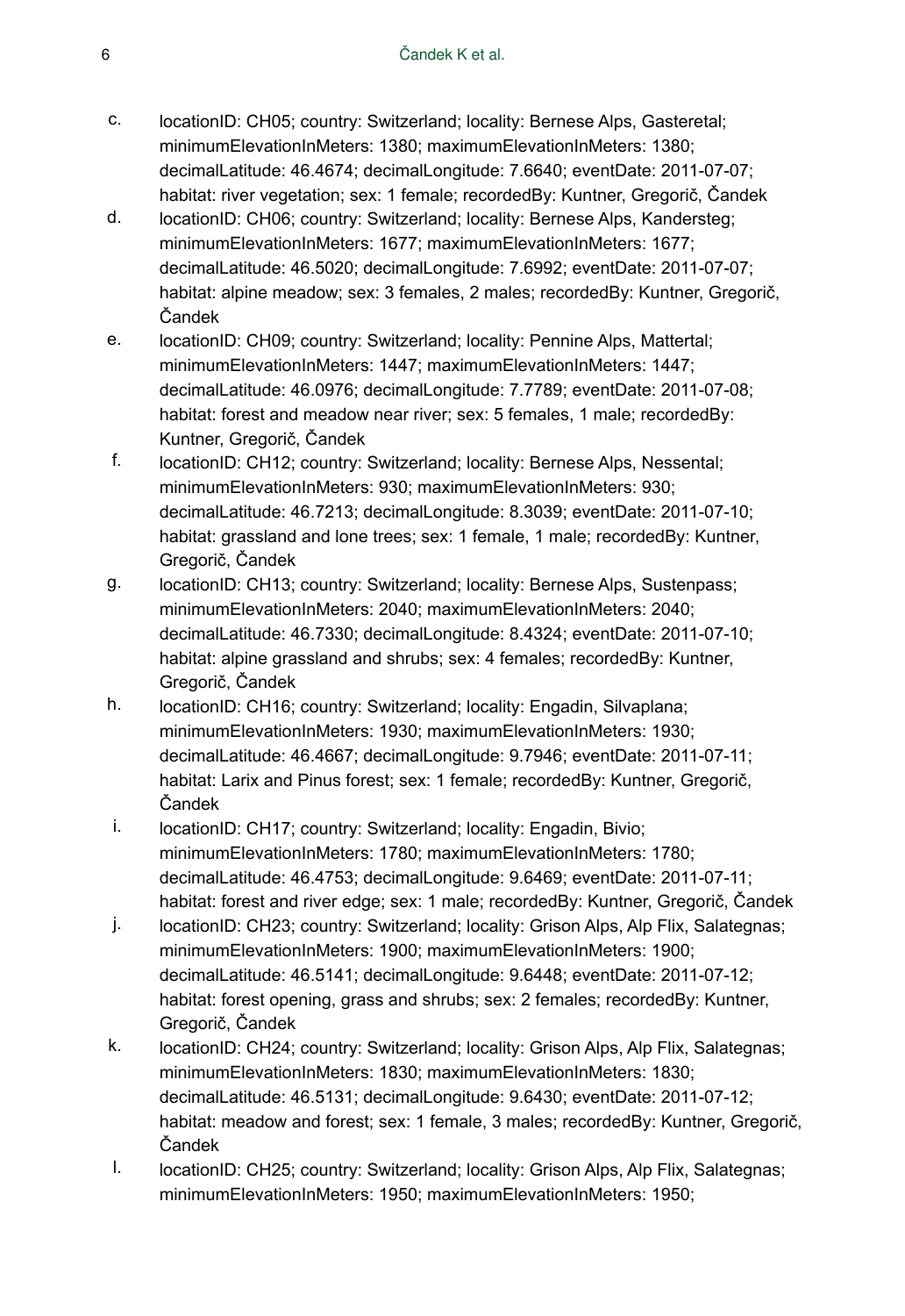decimalLatitude: 46.5159; decimalLongitude: 9.6496; eventDate: 2011-07-12/16; habitat: meadow and shrubs at stream; sex: 1 female, 1 male; recordedBy: Kuntner, Gregorič, Čandek

- m. locationID: CH28; country: Switzerland; locality: Grison Alps, Alp Flix, Salategnas; minimumElevationInMeters: 1713; maximumElevationInMeters: 1713; decimalLatitude: 46.5165; decimalLongitude: 9.6387; eventDate: 2011-07-15; habitat: forest edge; sex: 3 females, 3 males; recordedBy: Kuntner, Gregorič, Čandek
- n. locationID: CH30; country: Switzerland; locality: Grison Alps, Alp Flix Lai Flix; minimumElevationInMeters: 1967; maximumElevationInMeters: 1967; decimalLatitude: 46.5358; decimalLongitude: 9.6409; eventDate: 2011-07-16; habitat: next to alpine lake; sex: 4 females, 2 males; recordedBy: Kuntner, Gregorič, Čandek
- o. locationID: CH31; country: Switzerland; locality: Grison Alps, Alp Flix Lai Neir; minimumElevationInMeters: 1910; maximumElevationInMeters: 1910; decimalLatitude: 46.5343; decimalLongitude: 9.6375; eventDate: 2011-07-16; habitat: lake and swamp around forest; sex: 2 females, 1 male; recordedBy: Kuntner, Gregorič, Čandek
- p. **locationID: CH32; country: Switzerland; locality: Grison Alps, Alp Flix, Salategnas; minimumElevationInMeters: 1955; maximumElevationInMeters: 1955; decimalLatitude: 46.5203; decimalLongitude: 9.6458; eventDate: 2011-07-16; habitat: timberline forest, moss; sex: 1 male; recordedBy: Kuntner, Gregorič, Čandek**

Page 42, 43: The entries for *Neriene clathrata* (Sundevall, 1830) and *Neriene peltata* (Wider, 1834) represent these species and *Microlinyphia impigra* (O. P.-Cambridge, 1871) (new to the checklist) and the corrected text should read:

*Neriene clathrata* (Sundevall, 1830)

- a. locationID: CH09; country: Switzerland; locality: Pennine Alps, Mattertal; minimumElevationInMeters: 1447; maximumElevationInMeters: 1447; decimalLatitude: 46.0976; decimalLongitude: 7.7789; eventDate: 2011-07-08; habitat: forest and meadow near river; sex: 1 female; recordedBy: Kuntner, Gregorič, Čandek
- b. locationID: CH15; country: Switzerland; locality: Glarus Alps, near Affeier; minimumElevationInMeters: 817; maximumElevationInMeters: 817; decimalLatitude: 46.7606; decimalLongitude: 9.0933; eventDate: 2011-07-10; habitat: meadow and forest; sex: 1 female; recordedBy: Kuntner, Gregorič, Čandek
- c. locationID: SI14; country: Slovenia; locality: Spodnji Velovlek; minimumElevationInMeters: 225; maximumElevationInMeters: 225; decimalLatitude: 46.4768; decimalLongitude: 15.9316; eventDate: 2011-07-25; habitat: forest; sex: 1 female; recordedBy: Kostanjšek, RTŠB 2011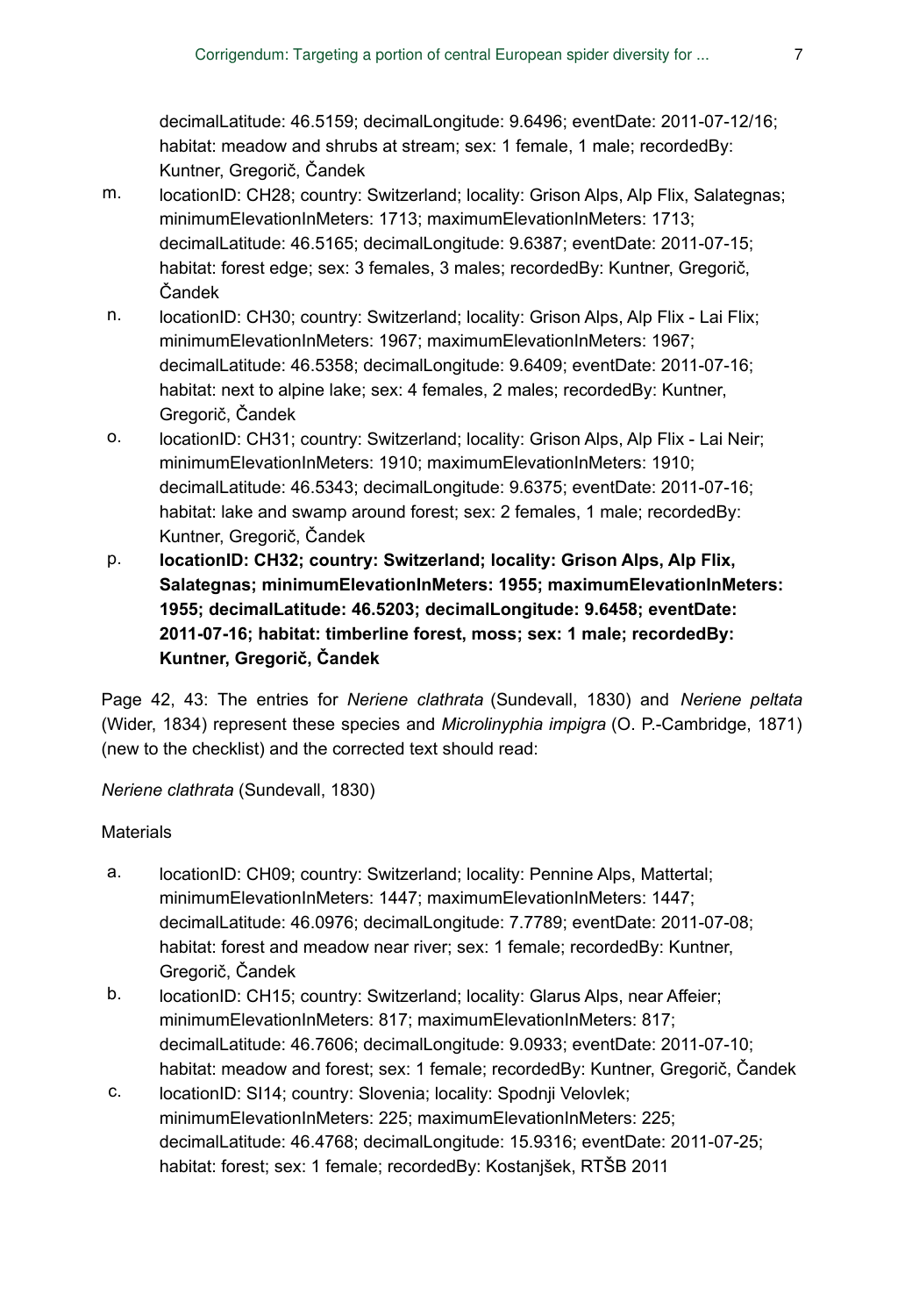d. locationID: SI56; country: Slovenia; locality: Dinaric Karst, Novelo; minimumElevationInMeters: 358; maximumElevationInMeters: 359; decimalLatitude: 45.8533; decimalLongitude: 13.6552; eventDate: 2011-04-04/05-10; habitat: overgrowth; sex: 1 female, 1 male; recordedBy: Gregorič, Čandek, Kralj-Fišer

#### *Neriene peltata* (Wider, 1834)

#### Material

a. locationID: CH02; country: Switzerland; locality: Bernese Alps, Gasteretal; minimumElevationInMeters: 1698; maximumElevationInMeters: 1698; decimalLatitude: 46.4486; decimalLongitude: 7.7438; eventDate: 2011-07-07; habitat: spruce thicket and grass; sex: **1 female**; recordedBy: Kuntner, Gregorič, Čandek

# *Microlinyphia impigra* **(O. P.-Cambridge, 1871)**

#### **Materials**

- a. **locationID: CH02; country: Switzerland; locality: Bernese Alps, Gasteretal; minimumElevationInMeters: 1698; maximumElevationInMeters: 1698; decimalLatitude: 46.4486; decimalLongitude: 7.7438; eventDate: 2011-07-07; habitat: spruce thicket and grass; sex: 1 females; recordedBy: Kuntner, Gregorič, Čandek**
- b. **locationID: CH23; country: Switzerland; locality: Grison Alps, Alp Flix, Salategnas; minimumElevationInMeters: 1900; maximumElevationInMeters: 1900; decimalLatitude: 46.5141; decimalLongitude: 9.6448; eventDate: 2011-07-12; habitat: forest opening, grass and shrubs; sex: 1 male; recordedBy: Kuntner, Gregorič, Čandek**

Page 44: The entries for *Palliduphantes pallidus* (O. P.-Cambridge, 1871) represent that species and probably *Oryphantes angulatus* (O. P.-Cambridge, 1881) (new to the checklist) and the corrected text should read:

*Palliduphantes pallidus* (O. P.-Cambridge, 1871)

#### Material

a. locationID: CH03; country: Switzerland; locality: Bernese Alps, Gasteretal; minimumElevationInMeters: 1520; maximumElevationInMeters: 1520; decimalLatitude: 46.4498; decimalLongitude: 7.7135; eventDate: 2011-07-07; habitat: spruce forest; sex: 1 male; recordedBy: Kuntner, Gregorič, Čandek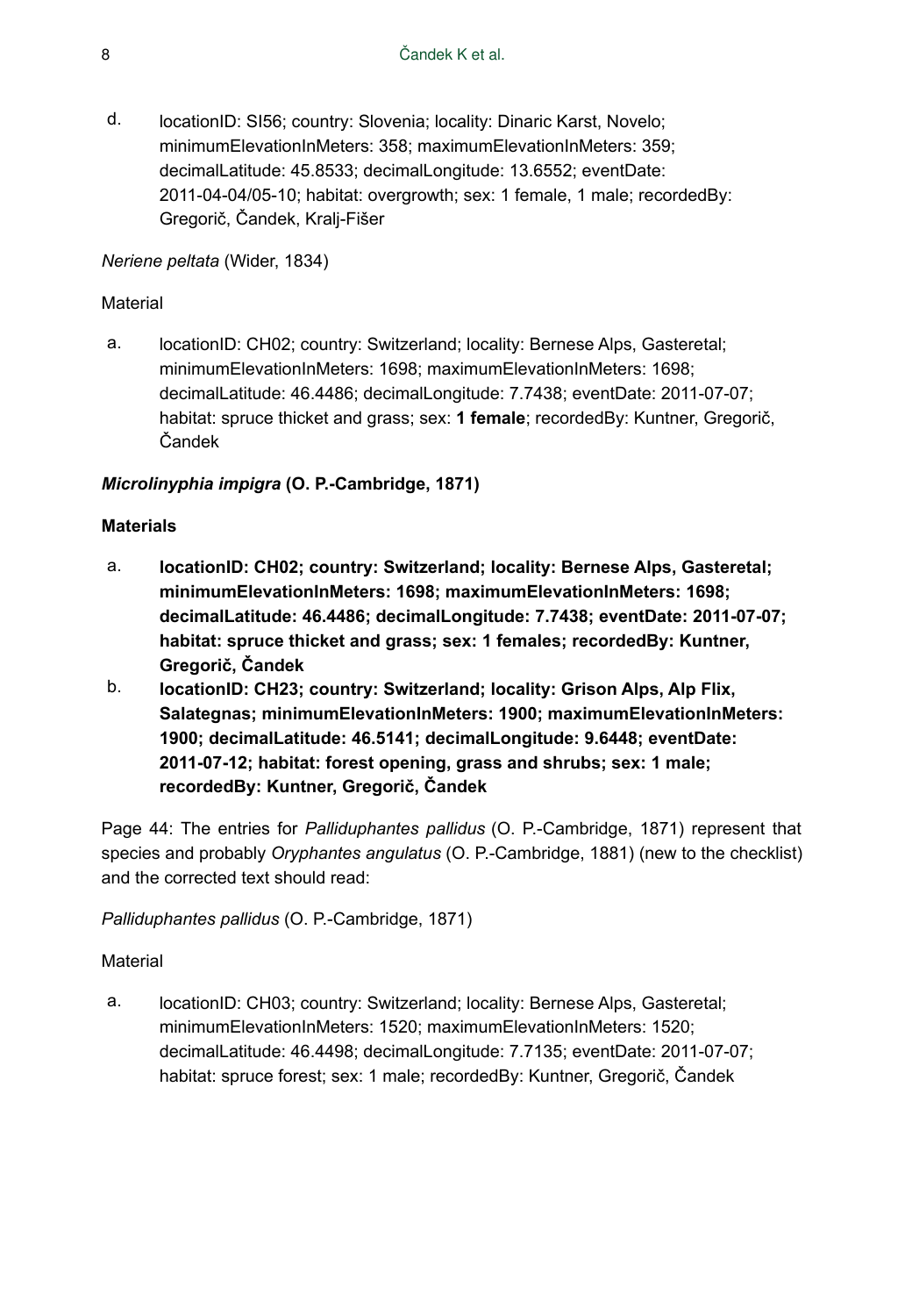#### *Oryphantes cf. angulatus* **(O. P.-Cambridge, 1881)**

#### **Material**

a. **locationID: CH28; country: Switzerland; locality: Grison Alps, Alp Flix, Salategnas; minimumElevationInMeters: 1713; maximumElevationInMeters: 1713; decimalLatitude: 46.5165; decimalLongitude: 9.6387; eventDate: 2011-07-15; habitat: forest edge; sex: 1 female; recordedBy: Kuntner, Gregorič, Čandek**

Page 44: *Oedothorax gibbifer* (Kulczyn'ski, 1882) is represented with one male and the corrected text should read:

#### *Oedothorax gibbifer* (Kulczyn'ski, 1882)

#### Material

a. locationID: CH25; country: Switzerland; locality: Grison Alps, Alp Flix, Salategnas; minimumElevationInMeters: 1950; maximumElevationInMeters: 1950; decimalLatitude: 46.5159; decimalLongitude: 9.6496; eventDate: 2011-07-12/16; habitat: meadow and shrubs at stream; sex: **1 male**; recordedBy: Kuntner, Gregorič, Čandek

Page 27, 45: Due to misidentification, *Pelecopsis mengei* (Simon, 1884) is omitted, and all representatives reported are added to the material listed for *Ceratinella brevipes* (Westring, 1851) and the corrected text should read:

#### *Ceratinella brevipes* (Westring, 1851)

- a. locationID: CH32; country: Switzerland; locality: Grison Alps, Alp Flix, Salategnas; minimumElevationInMeters: 1955; maximumElevationInMeters: 1955; decimalLatitude: 46.5203; decimalLongitude: 9.6458; eventDate: 2011-07-16; habitat: timberline forest, moss; sex: 1 male; recordedBy: Kuntner, Gregorič, Čandek
- b. **locationID: CH22; country: Switzerland; locality: Grison Alps, Alp Flix, Salategnas; minimumElevationInMeters: 1900; maximumElevationInMeters: 1900; decimalLatitude: 46.5152; decimalLongitude: 9.6466; eventDate: 2011-07-12; habitat: forest ground; sex:1 female; recordedBy: Kuntner, Gregorič, Čandek**
- c. **locationID: CH24; country: Switzerland; locality: Grison Alps, Alp Flix, Salategnas; minimumElevationInMeters: 1830; maximumElevationInMeters: 1830; decimalLatitude: 46.5131; decimalLongitude: 9.6430; eventDate: 2011-07-12; habitat: meadow and forest; sex: 1 female; recordedBy: Kuntner, Gregorič, Čandek**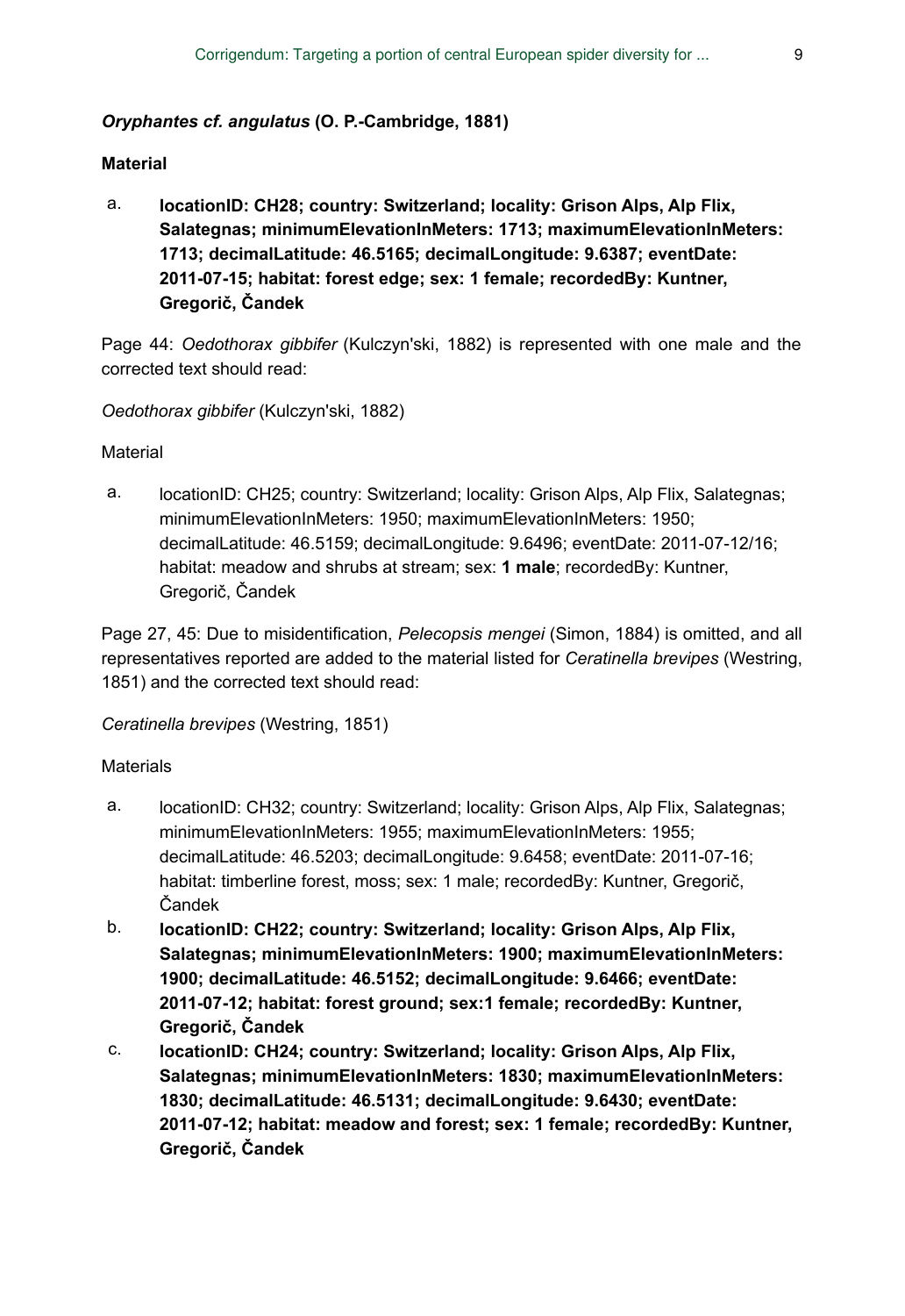Page 46: *Pocadicnemis pumila* probably represent that species. The correct number of individuals in **material c** is **one female** and the corrected text in material c should read:

*Pocadicnemis cf. pumila* (Blackwall, 1841)

# **Materials**

a. locationID: CH11; country: Switzerland; locality: Bernese Alps, Lake Brienz; minimumElevationInMeters: 600; maximumElevationInMeters: 600; decimalLatitude: 46.7569; decimalLongitude: 8.0107; eventDate: 2011-07-10; habitat: meadows and forest; sex: **1 female**; recordedBy: Kuntner, Gregorič, Čandek

Page 49: The entries for *Tenuiphantes jacksonoides* (van Helsdingen, 1977) probably represent that species and *Tenuiphantes jacksoni* (Schenkel, 1925) and the corrected text should read:

# *Tenuiphantes cf. jacksoni* (Schenkel, 1925)

#### **Materials**

- a. locationID: CH21; country: Switzerland; locality: Grison Alps, Alp Flix, Salategnas; minimumElevationInMeters: 1970; maximumElevationInMeters: 1970; decimalLatitude: 46.5194; decimalLongitude: 9.6490; eventDate: 2011-07-12; habitat: swamp grazed vegetation; sex: 3 females, 1 male; recordedBy: Kuntner, Gregorič, Čandek
- b. **locationID: CH28; country: Switzerland; locality: Grison Alps, Alp Flix, Salategnas; minimumElevationInMeters: 1713; maximumElevationInMeters: 1713; decimalLatitude: 46.5165; decimalLongitude: 9.6387; eventDate: 2011-07-15; habitat: forest edge; sex: 1 female; recordedBy: Kuntner, Gregorič, Čandek**

#### *Tenuiphantes cf. jacksonoides* (van Helsdingen, 1977)

- a. locationID: CH12; country: Switzerland; locality: Bernese Alps, Nessental; minimumElevationInMeters: 930; maximumElevationInMeters: 930; decimalLatitude: 46.7213; decimalLongitude: 8.3039; eventDate: 2011-07-10; habitat: grassland and lone trees; sex: 1 male; recordedBy: Kuntner, Gregorič, Čandek
- b. locationID: CH22; country: Switzerland; locality: Grison Alps, Alp Flix, Salategnas; minimumElevationInMeters: 1900; maximumElevationInMeters: 1900; decimalLatitude: 46.5152; decimalLongitude: 9.6466; eventDate: 2011-07-12; habitat: forest ground; sex: 1 female, 4 males; recordedBy: Kuntner, Gregorič, Čandek
- c. locationID: CH23; country: Switzerland; locality: Grison Alps, Alp Flix, Salategnas; minimumElevationInMeters: 1900; maximumElevationInMeters: 1900;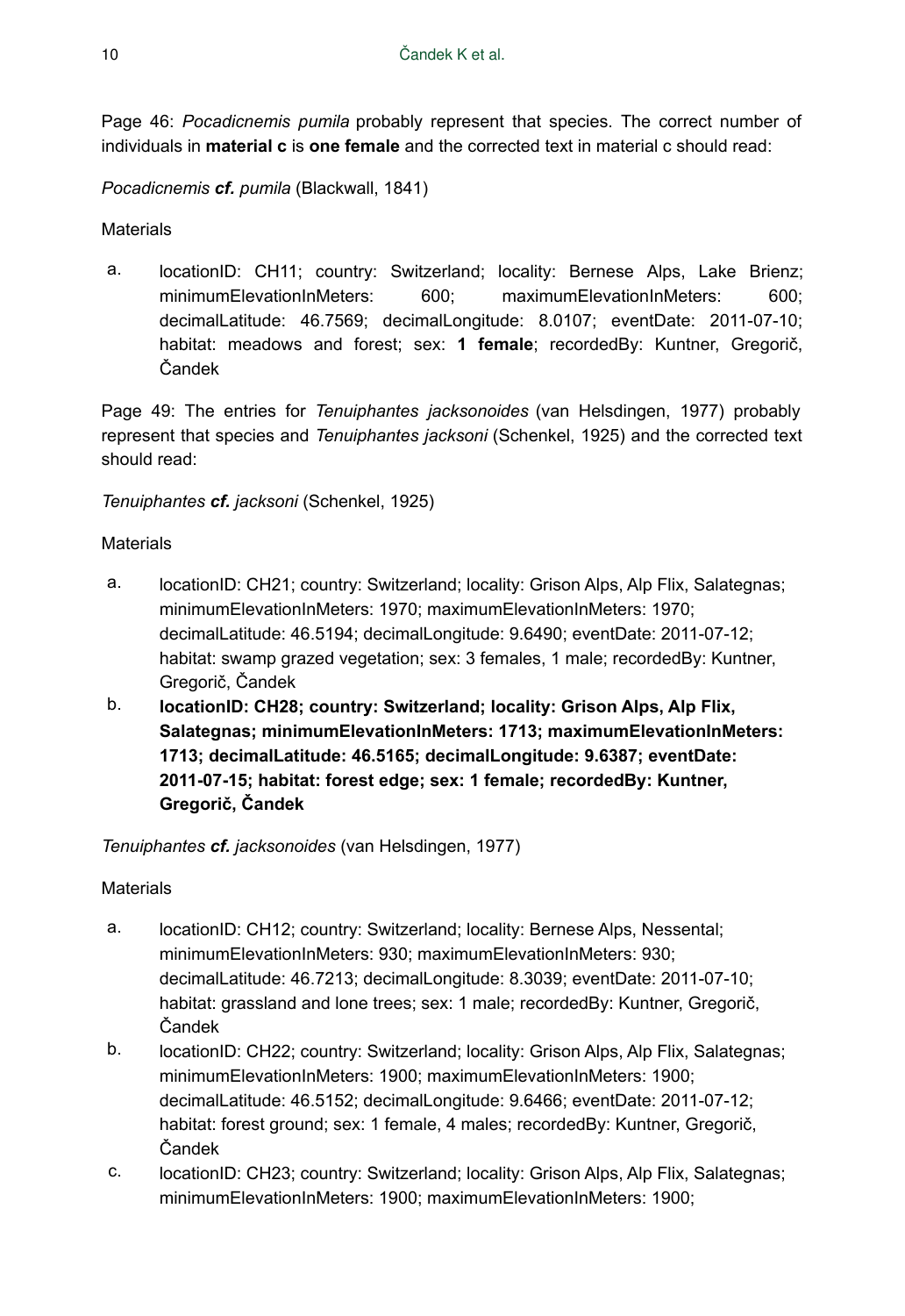decimalLatitude: 46.5141; decimalLongitude: 9.6448; eventDate: 2011-07-12; habitat: forest opening, grass and shrubs; sex: 4 females, 3 males; recordedBy: Kuntner, Gregorič, Čandek

d. locationID: CH28; country: Switzerland; locality: Grison Alps, Alp Flix, Salategnas; minimumElevationInMeters: 1713; maximumElevationInMeters: 1713; decimalLatitude: 46.5165; decimalLongitude: 9.6387; eventDate: 2011-07-15; habitat: forest edge; sex: **6 females**; recordedBy: Kuntner, Gregorič, Čandek

Page 54: Due to misidentification, *Alopecosa aculeata* (Clerck, 1757) is omitted, and the only female reported represents the species *Alopecosa taeniata* (C. L. Koch, 1835) (new to the checklist) and the corrected text should read:

# *Alopecosa taeniata* **(C. L. Koch, 1835)**

# **Material**

a. **locationID: CH23; country: Switzerland; locality: Grison Alps, Alp Flix, Salategnas; minimumElevationInMeters: 1900; maximumElevationInMeters: 1900; decimalLatitude: 46.5141; decimalLongitude: 9.6448; eventDate: 2011-07-12; habitat: forest opening, grass and shrubs; sex: 1 female; recordedBy: Kuntner, Gregorič, Čandek**

Page 58-59: Due to misidentification, *Pardosa cf. hyperborea* (Thorell, 1872) is omitted, and the only female reported is added to the material listed for *Pardosa oreophila* Simon, 1937 and the corrected text should read:

#### *Pardosa oreophila* Simon, 1937

- a. locationID: CH10; country: Switzerland; locality: Bernese Alps, Kleine Scheidegg; minimumElevationInMeters: 2061; maximumElevationInMeters: 2061; decimalLatitude: 46.5853; decimalLongitude: 7.9606; eventDate: 2011-07-09; habitat: grassland; sex: 1 female; recordedBy: Kuntner, Gregorič, Čandek
- b. locationID: CH13; country: Switzerland; locality: Bernese Alps, Sustenpass; minimumElevationInMeters: 2040; maximumElevationInMeters: 2040; decimalLatitude: 46.7330; decimalLongitude: 8.4324; eventDate: 2011-07-10; habitat: alpine grassland and shrubs; sex: 4 males; recordedBy: Kuntner, Gregorič, Čandek
- c. **locationID: CH14; country: Switzerland; locality: Glarus Alps, Oberalppass; minimumElevationInMeters: 2040; maximumElevationInMeters: 2040; decimalLatitude: 46.6617; decimalLongitude: 8.6719; eventDate: 2011-07-10; habitat: grassland and shrubs; sex: 1 female; recordedBy: Kuntner, Gregorič, Čandek**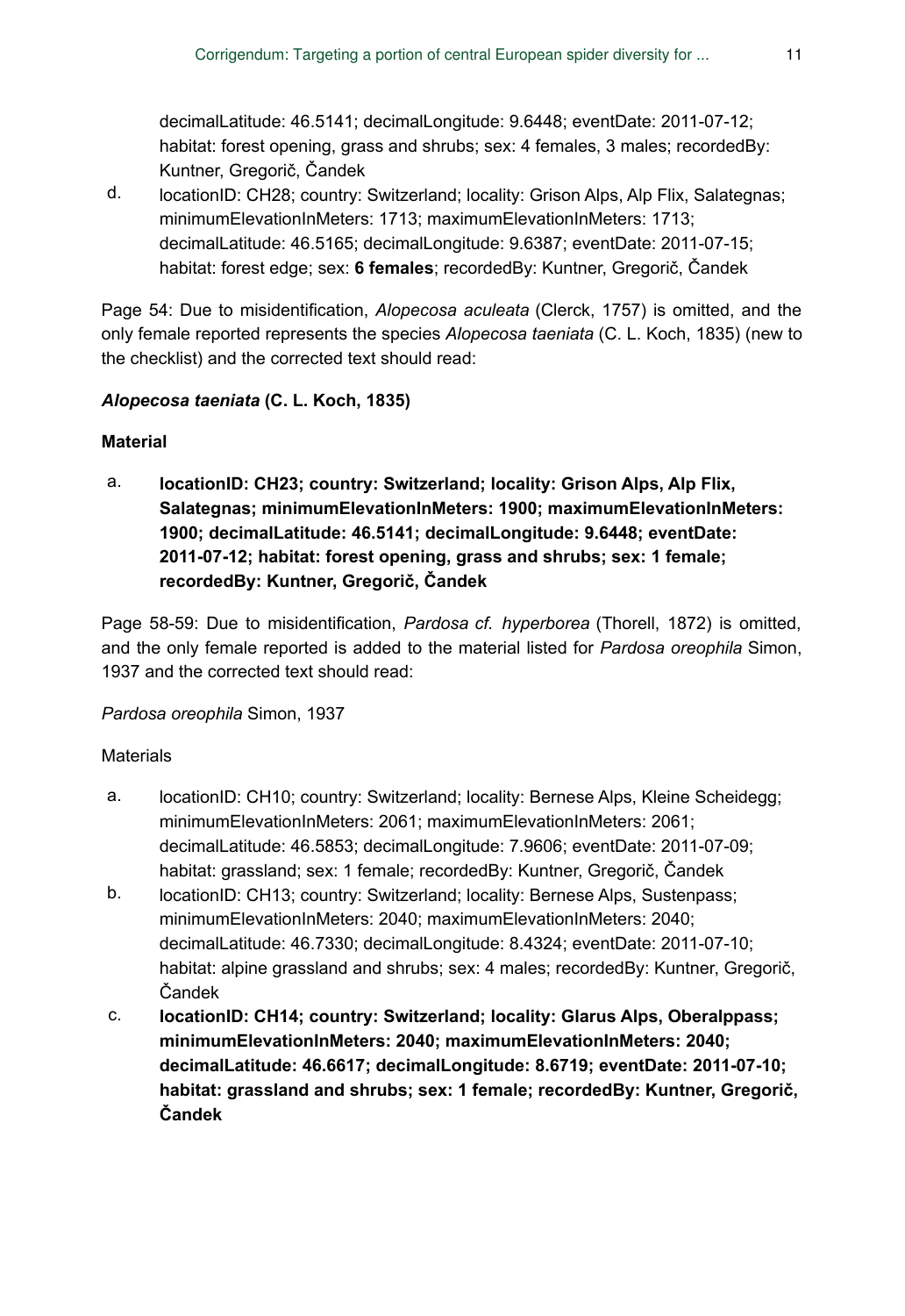Page 58-59: The entries for *Pardosa cf. lugubris* (Walckenaer, 1802) represent that species and *Pardosa cf. saltans* Töpfer-Hofmann, 2000 (new to the checklist) and the corrected text should read:

*Pardosa cf. lugubris* (Walckenaer, 1802)

**Materials** 

- a. locationID: SI15; country: Slovenia; locality: Apače; minimumElevationInMeters: 220; maximumElevationInMeters: 220; decimalLatitude: 46.6804; decimalLongitude: 15.8988; eventDate: 2011-07-26; habitat: forest; sex: 1 female; recordedBy: Kostanjšek, RTŠB 2011
- b. locationID: SI38; country: Slovenia; locality: Poreče; minimumElevationInMeters: 135; maximumElevationInMeters: 135; decimalLatitude: 45.8188; decimalLongitude: 13.9692; eventDate: 2011-05-08; habitat: grassland; sex: 1 female; recordedBy: Čandek
- c. locationID: SI40; country: Slovenia; locality: Slavnik; minimumElevationInMeters: 816; maximumElevationInMeters: 816; decimalLatitude: 45.5499; decimalLongitude: 13.9619; eventDate: 2010-08-26; habitat: grassland and forest; sex: 3 females; recordedBy: Kuntner, Lokovšek
- d. locationID: SI58; country: Slovenia; locality: Budanje; minimumElevationInMeters: 243; maximumElevationInMeters: 243; decimalLatitude: 45.8743; decimalLongitude: 13.9497; eventDate: 2011-05-07; habitat: school and surroundings; sex: 2 females; recordedBy: Čandek
- e. locationID: SI59; country: Slovenia; locality: Budanje; minimumElevationInMeters: 305; maximumElevationInMeters: 305; decimalLatitude: 45.8797; decimalLongitude: 13.9468; eventDate: 2011-05-07; habitat: forest; sex: 3 females, 4 males; recordedBy: Čandek
- f. locationID: SI60; country: Slovenia; locality: Budanje; minimumElevationInMeters: 295; maximumElevationInMeters: 295; decimalLatitude: 45.8799; decimalLongitude: 13.9459; eventDate: 2011-05-07; habitat: forest clearing; sex: 2 females; recordedBy: Čandek
- g. locationID: SI61; country: Slovenia; locality: Sekirišče; minimumElevationInMeters: 750; maximumElevationInMeters: 750; decimalLatitude: 45.8631; decimalLongitude: 14.5367; eventDate: 2011-06-23/2012-06-21; habitat: house, grassland, overgrowth; sex: 4 females; recordedBy: Čandek

# *Pardosa cf. saltans* **Töpfer-Hofmann, 2000**

# **Materials**

a. **locationID: CH11; country: Switzerland; locality: Bernese Alps, Lake Brienz; minimumElevationInMeters: 600; maximumElevationInMeters: 600; decimalLatitude: 46.7569; decimalLongitude: 8.0107; eventDate: 2011-07-10; habitat: meadows and forest; sex: 3 females; recordedBy: Kuntner, Gregorič, Čandek**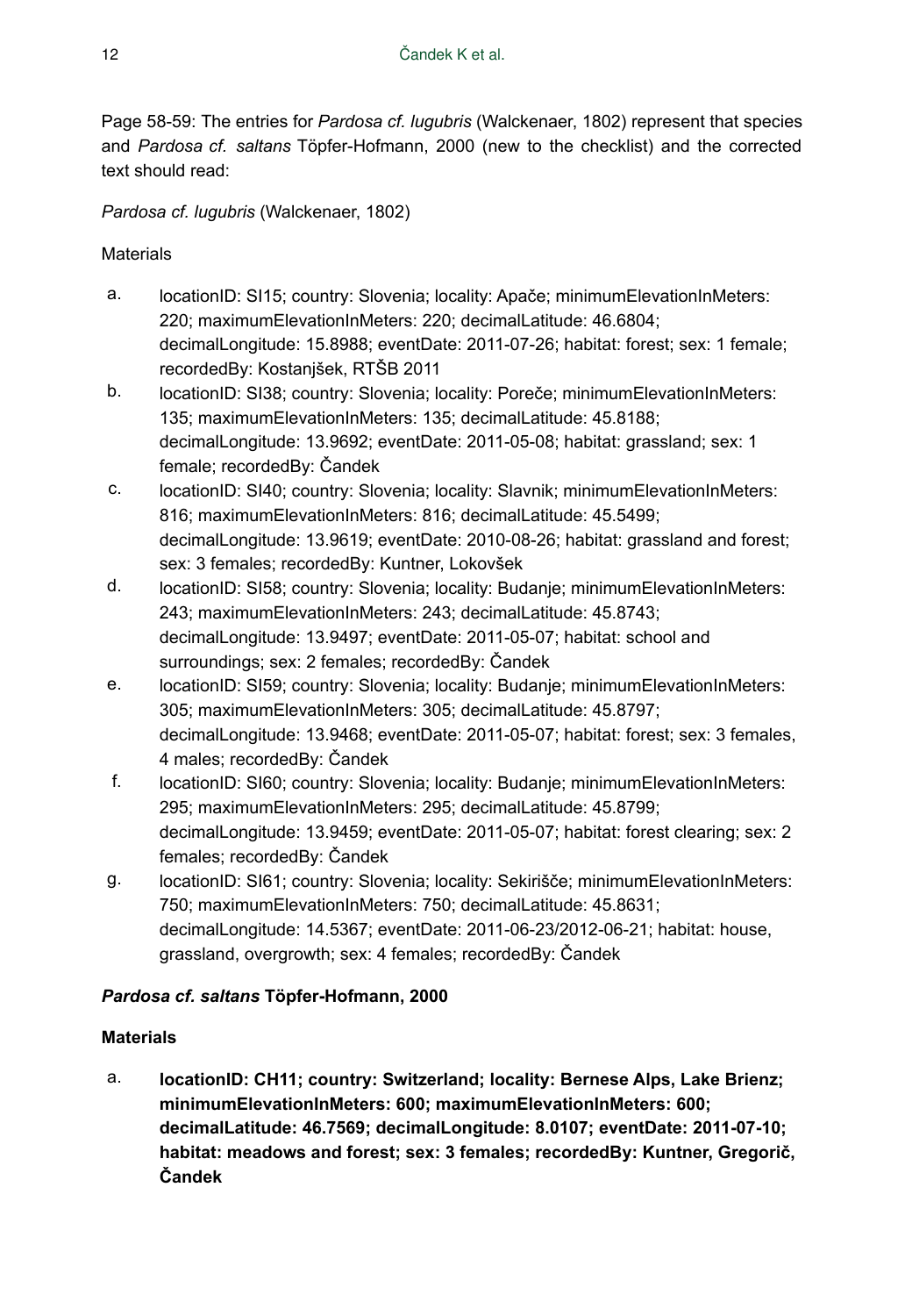- b. **locationID: CH12; country: Switzerland; locality: Bernese Alps, Nessental; minimumElevationInMeters: 930; maximumElevationInMeters: 930; decimalLatitude: 46.7213; decimalLongitude: 8.3039; eventDate: 2011-07-10; habitat: grassland and lone trees; sex: 2 females; recordedBy: Kuntner, Gregorič, Čandek**
- c. **locationID: CH15; country: Switzerland; locality: Glarus Alps, near Affeier; minimumElevationInMeters: 817; maximumElevationInMeters: 817; decimalLatitude: 46.7606; decimalLongitude: 9.0933; eventDate: 2011-07-10; habitat: meadow and forest; sex: 4 females; recordedBy: Kuntner, Gregorič, Čandek**
- d. **locationID: CH27; country: Switzerland; locality: Grison Alps, road to Davos; minimumElevationInMeters: 1180; maximumElevationInMeters: 1180; decimalLatitude: 46.6808; decimalLongitude: 9.6557; eventDate: 2011-07-15; habitat: roadside vegetation and forest edge; sex: 6 females, 1 male; recordedBy: Kuntner, Gregorič, Čandek**

Page 69-70: The entries for *Evarcha laetabunda* (C. L. Koch, 1846) represent that species and *Evarcha michailovi* Logunov, 1992 and the corrected text should read:

*Evarcha laetabunda* (C. L. Koch, 1846)

#### **Materials**

- a. locationID: SI38; country: Slovenia; locality: Poreče; minimumElevationInMeters: 135; maximumElevationInMeters: 135; decimalLatitude: 45.8188; decimalLongitude: 13.9692; eventDate: 2011-05-08; habitat: grassland; sex: 2 females; recordedBy: Čandek
- b. locationID: SI52; country: Slovenia; locality: Dinaric Karst, Griže; minimumElevationInMeters: 484; maximumElevationInMeters: 484; decimalLatitude: 45.7506; decimalLongitude: 13.9509; eventDate: 2011-04-04/05-10; habitat: overgrowth; sex: 1 male; recordedBy: Gregorič, Čandek, Kralj-Fišer
- c. locationID: SI53; country: Slovenia; locality: Dinaric Karst, Griže; minimumElevationInMeters: 434; maximumElevationInMeters: 434; decimalLatitude: 45.7548; decimalLongitude: 13.9495; eventDate: 2011-05-10/2011-06-21; habitat: grassland; sex: **1 female**; recordedBy: Gregorič, Čandek

#### *Evarcha michailovi* Logunov, 1992

#### **Materials**

a. locationID: SI52; country: Slovenia; locality: Dinaric Karst, Griže; minimumElevationInMeters: 484; maximumElevationInMeters: 484; decimalLatitude: 45.7506; decimalLongitude: 13.9509; eventDate: 2011-04-04/05-10; habitat: overgrowth; sex: 1 male; recordedBy: Gregorič, Čandek, Kralj-Fišer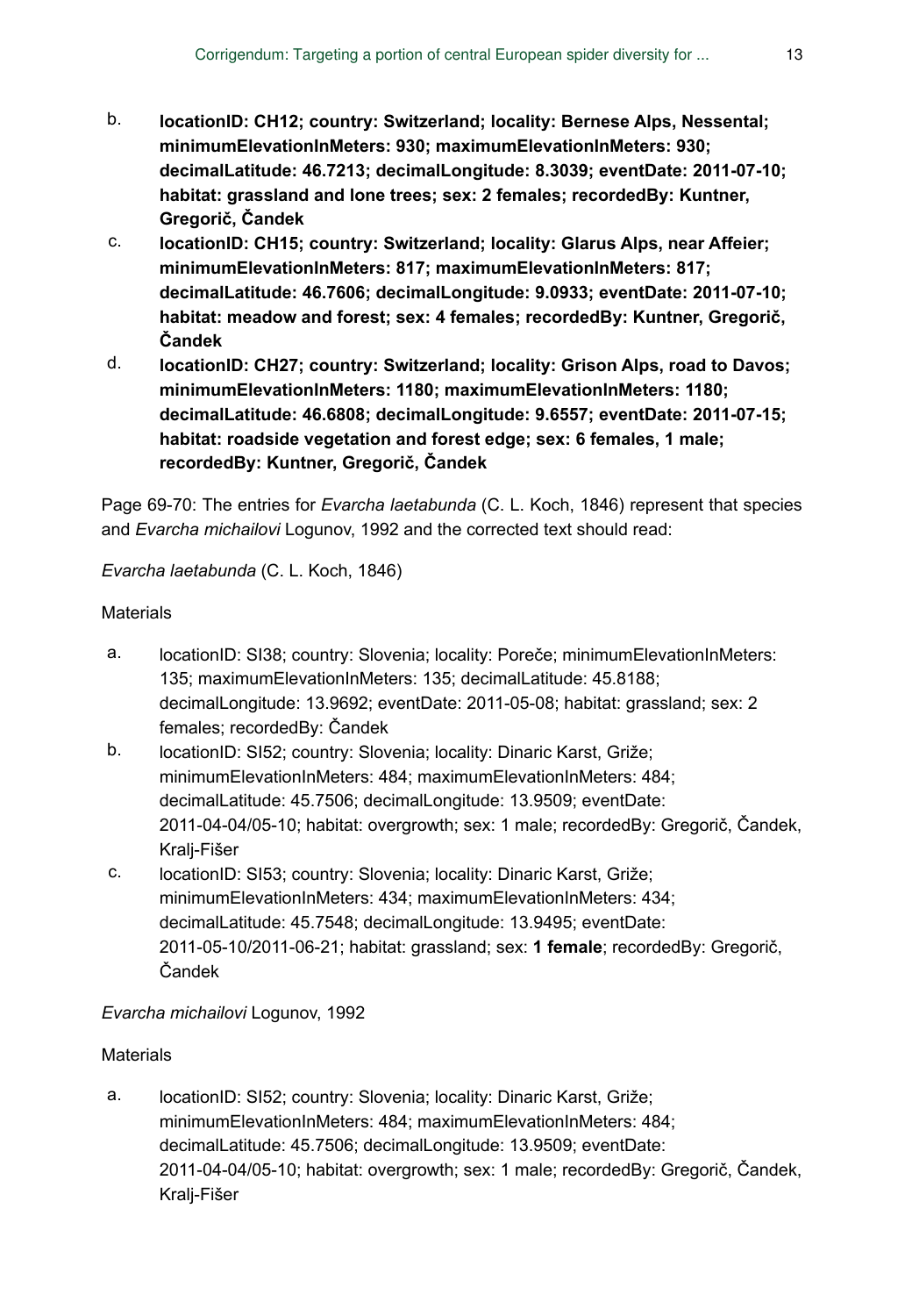- b. **locationID: SI56; country: Slovenia; locality: Dinaric Karst, Novelo; minimumElevationInMeters: 358; maximumElevationInMeters: 359; decimalLatitude: 45.8533; decimalLongitude: 13.6552; eventDate: 2011-04-04/05-10; habitat: overgrowth; sex: 5 females, 2 males; recordedBy: Gregorič, Čandek, Kralj-Fišer**
- c. **locationID: SI53; country: Slovenia; locality: Dinaric Karst, Griže; minimumElevationInMeters: 434; maximumElevationInMeters: 434; decimalLatitude: 45.7548; decimalLongitude: 13.9495; eventDate: 2011-05-10/2011-06-21; habitat: grassland; sex: 1 female; recordedBy: Gregorič, Čandek**

# Page 72: Misspelling: *Leptorchetes* should read *Leptorchestes*

Page 74: Due to misidentification, *Pellenes tripunctatus* (Walckenaer, 1802) is omitted, and the only male reported is added to the material listed for *Pellenes seriatus* (Thorell, 1875) and the corrected text should read:

*Pellenes seriatus* (Thorell, 1875)

- a. locationID: SI38; country: Slovenia; locality: Poreče; minimumElevationInMeters: 135; maximumElevationInMeters: 135; decimalLatitude: 45.8188; decimalLongitude: 13.9692; eventDate: 2011-05-08; habitat: grassland; sex: 1 female; recordedBy: Čandek
- b. locationID: SI52; country: Slovenia; locality: Dinaric Karst, Griže; minimumElevationInMeters: 484; maximumElevationInMeters: 484; decimalLatitude: 45.7506; decimalLongitude: 13.9509; eventDate: 2011-04-04/05-10; habitat: overgrowth; sex: 1 male; recordedBy: Gregorič, Čandek, Kralj-Fišer
- c. locationID: SI53; country: Slovenia; locality: Dinaric Karst, Griže; minimumElevationInMeters: 434; maximumElevationInMeters: 434; decimalLatitude: 45.7548; decimalLongitude: 13.9495; eventDate: 2011-05-10/2011-06-21; habitat: grassland; sex: 1 female; recordedBy: Gregorič, Čandek
- d. locationID: SI55; country: Slovenia; locality: Dinaric Karst, Lokvice; minimumElevationInMeters: 273; maximumElevationInMeters: 275; decimalLatitude: 45.8659; decimalLongitude: 13.6102; eventDate: 2011-04-04/05-10; habitat: overgrowth; sex: 1 female; recordedBy: Gregorič, Čandek, Kralj-Fišer
- e. **locationID: SI56; country: Slovenia; locality: Dinaric Karst, Novelo; minimumElevationInMeters: 358; maximumElevationInMeters: 359; decimalLatitude: 45.8533; decimalLongitude: 13.6552; eventDate: 2011-04-04/05-10; habitat: overgrowth; sex: 1 male; recordedBy: Gregorič, Čandek, Kralj-Fišer**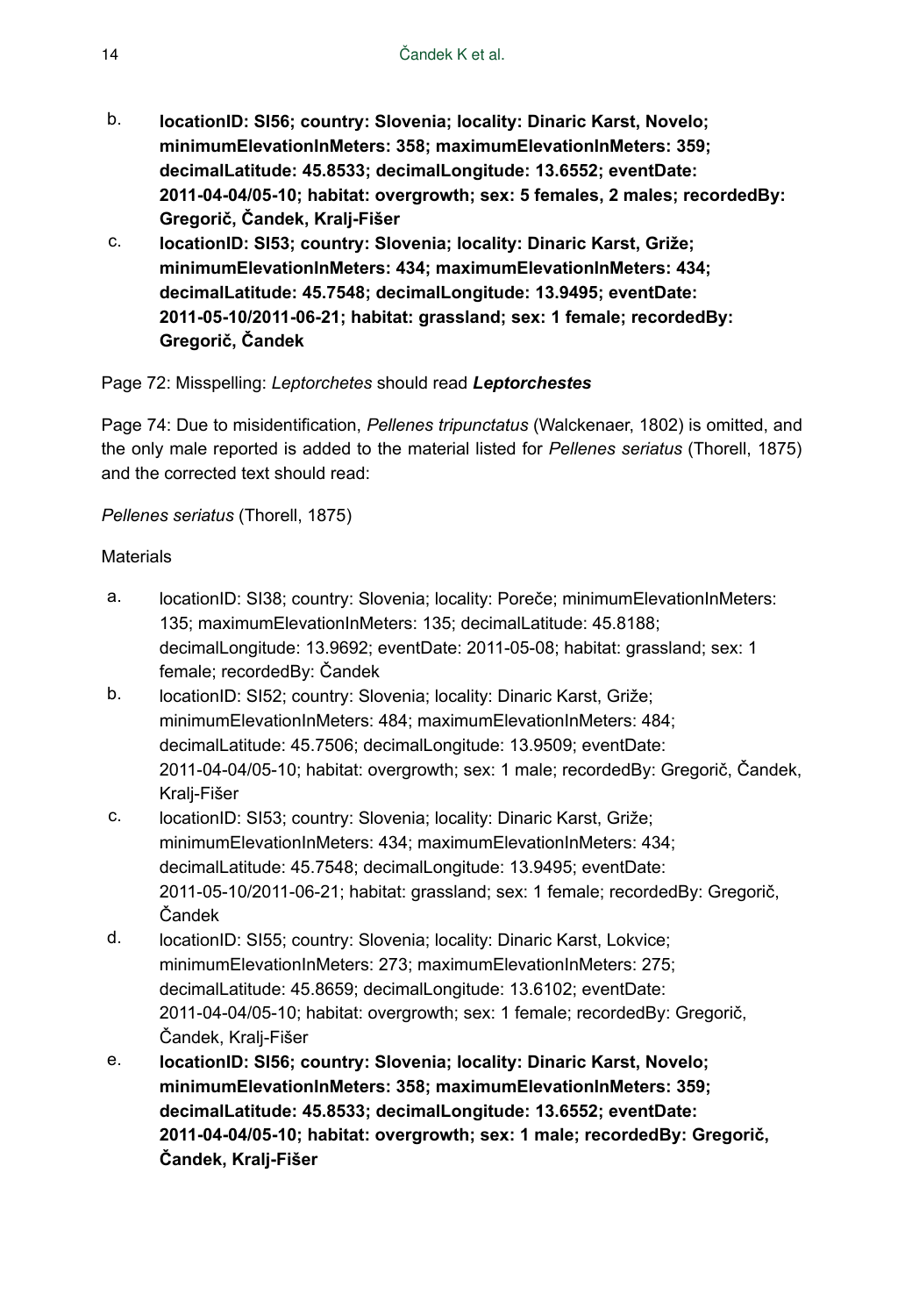Page 78: The entries for *Metellina merianae* (Scopoli, 1763) represent that species and *Metellina segmentata* (Clerk, 1757) and the corrected text should read:

*Metellina merianae* (Scopoli, 1763)

#### **Materials**

- a. locationID: CH02; country: Switzerland; locality: Bernese Alps, Gasteretal; minimumElevationInMeters: 1698; maximumElevationInMeters: 1698; decimalLatitude: 46.4486; decimalLongitude: 7.7438; eventDate: 2011-07-07; habitat: spruce thicket and grass; sex: 2 females; recordedBy: Kuntner, Gregorič, Čandek
- b. locationID: SI01; country: Slovenia; locality: Biš; minimumElevationInMeters: 225; maximumElevationInMeters: 225; decimalLatitude: 46.5374; decimalLongitude: 15.8963; eventDate: 2011-07-22; habitat: forest; sex: 1 female; recordedBy: Kostanjšek, RTŠB
- c. locationID: SI29; country: Slovenia; locality: Gradišče pri Lukovici, Gradiško jezero; minimumElevationInMeters: 360; maximumElevationInMeters: 360; decimalLatitude: 46.1626; decimalLongitude: 14.7127; eventDate: 2011-10-06; habitat: lake edge; sex: 2 females, 1 male; recordedBy: Čandek

#### *Metellina segmentata* **(Clerk, 1757)**

#### **Materials**

- a. **locationID: SI36; country: Slovenia; locality: Močilnik; minimumElevationInMeters: 318; maximumElevationInMeters: 318; decimalLatitude: 45.9547; decimalLongitude: 14.2925; eventDate: 2011-10-02; habitat: forest edge; sex: 1 male; recordedBy: Kuntner**
- b. **locationID: SI50; country: Slovenia; locality: Sp. Prapreče; minimumElevationInMeters: 351; maximumElevationInMeters: 351; decimalLatitude: 46.1620; decimalLongitude: 14.6933; eventDate: 2010-08-03/2012-05-28; habitat: house and surroundings; sex: 1 female, 1 male; recordedBy: Kuntner, Čandek**

Page 86: The entries for *Robertus lividus* (Blackwall, 1836) represent that species and *Robertus mediterraneus* Eskov, 1987 and the corrected text should read: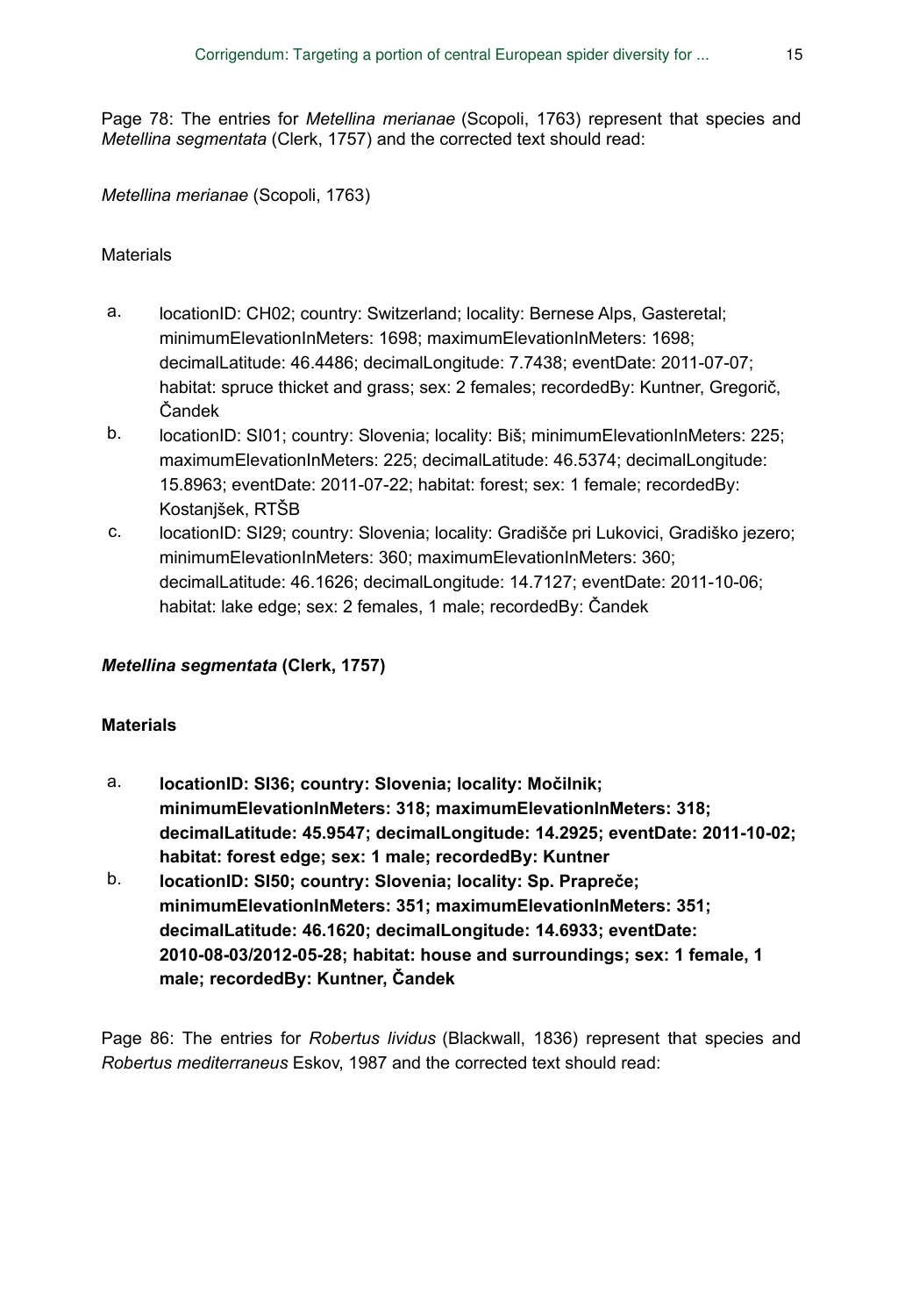*Robertus lividus* (Blackwall, 1836)

#### Material

a. locationID: CH24; country: Switzerland; locality: Grison Alps, Alp Flix, Salategnas; minimumElevationInMeters: 1830; maximumElevationInMeters: 1830; decimalLatitude: 46.5131; decimalLongitude: 9.6430; eventDate: 2011-07-12; habitat: meadow and forest; sex: 1 female; recordedBy: Kuntner, Gregorič, Čandek

#### *Robertus mediterraneus* Eskov, 1987

# **Materials**

- a. locationID: CH15; country: Switzerland; locality: Glarus Alps, near Affeier; minimumElevationInMeters: 817; maximumElevationInMeters: 817; decimalLatitude: 46.7606; decimalLongitude: 9.0933; eventDate: 2011-07-10; habitat: meadow and forest; sex: 1 male; recordedBy: Kuntner, Gregorič, Čandek
- b. **locationID: CH09; country: Switzerland; locality: Pennine Alps, Mattertal; minimumElevationInMeters: 1447; maximumElevationInMeters: 1447; decimalLatitude: 46.0976; decimalLongitude: 7.7789; eventDate: 2011-07-08; habitat: forest and meadow near river; sex: 1 male; recordedBy: Kuntner, Gregorič, Čandek**

Page 96: *Uloborus walckenaerius* Latreille, 1806 is represented with one female and the corrected text should read:

#### Material

a. locationID: SI55; country: Slovenia; locality: Dinaric Karst, Lokvice; minimumElevationInMeters: 273; maximumElevationInMeters: 275; decimalLatitude: 45.8659; decimalLongitude: 13.6102; eventDate: 2011-04-04/05-10; habitat: overgrowth; **sex: 1 female**; recordedBy: Gregorič, Čandek, Kralj-Fišer

Due to less reliable identification the following species should read as corrected:

Page 25: *Bolyphantes alticeps* (Sundevall, 1833) should read *Bolyphantes cf. alticeps* (Sundevall, 1833)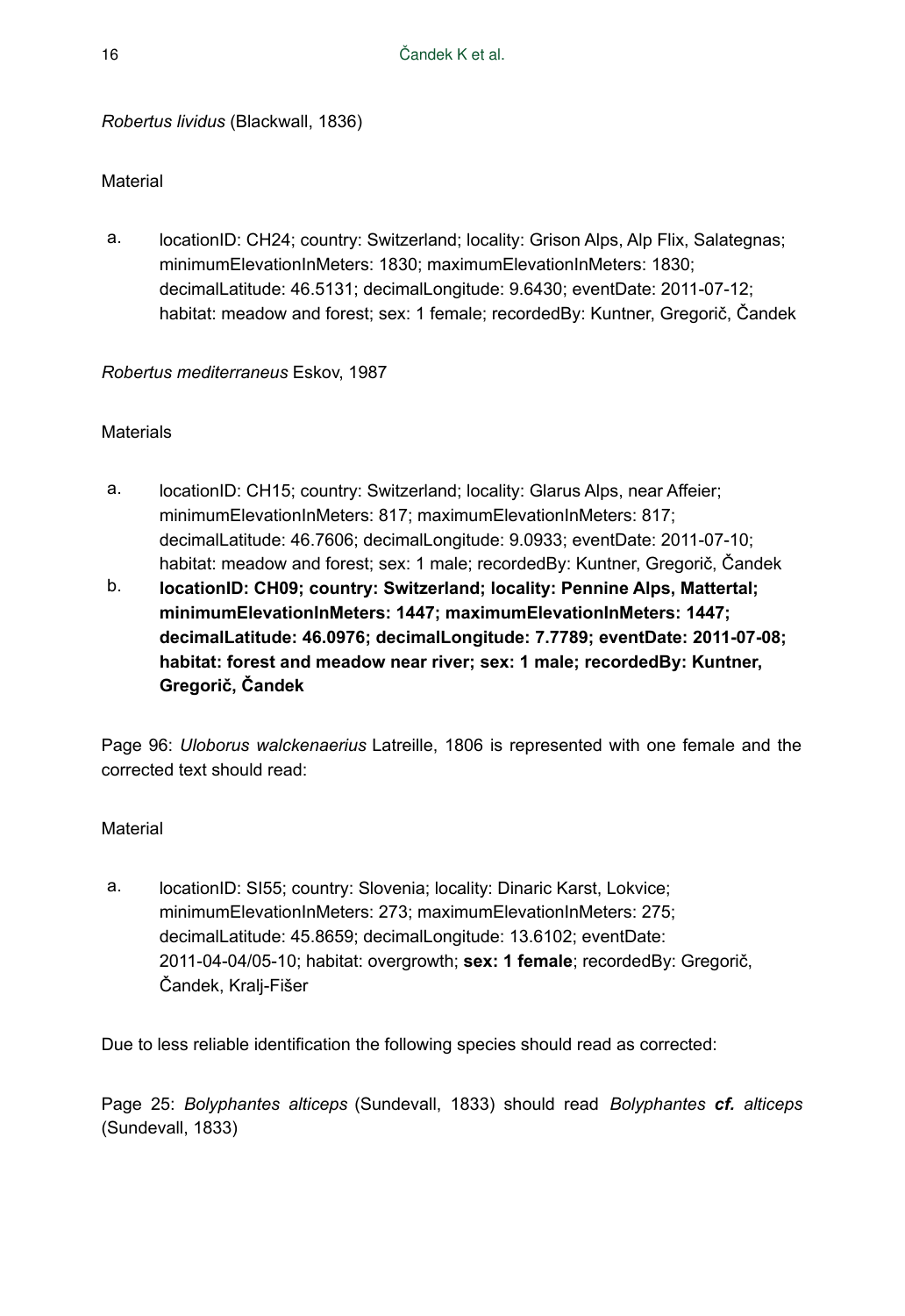Page 26: *Bolyphantes luteolus* (Blackwall, 1833) should read *Bolyphantes cf. luteolus* (Blackwall, 1833)

Page 29: *Erigone svenssoni* Holm, 1975 should read *Erigone cf. svenssoni* Holm, 1975

Page 35: *Meioneta affinis* (Kulczyn'ski, 1898) should read *Meioneta cf. affinis* (Kulczyn'ski, 1898)

Page 35: *Meioneta alpica* (Tanasevitch, 2000) should read *Meioneta cf. alpica* (Tanasevitch, 2000)

Page 35: *Meioneta fuscipalpa* (C. L. Koch, 1836) should read *Meioneta cf. fuscipalpa* (C. L. Koch, 1836)

Page 36: *Meioneta gulosa* (L. Koch, 1869) should read *Meioneta cf. gulosa* (L. Koch, 1869)

Page 36: *Meioneta orites* (Thorell, 1875) should read *Meioneta cf. orites* (Thorell, 1875)

Page 36: *Meioneta rurestris* (C. L. Koch, 1836) should read *Meioneta cf. rurestris* (C. L. Koch, 1836)

Page 37: *Meioneta saxatilis* (Blackwall, 1844) should read *Meioneta cf. saxatilis* (Blackwall, 1844)

Page 37: *Meioneta simplicitarsis* (Simon, 1884) should read *Meioneta cf. simplicitarsis* (Simon, 1884)

Page 46: *Pocadicnemis pumila* (Blackwall, 1841) should read *Pocadicnemis cf. pumila* (Blackwall, 1841)

Page 46: *Pocadicnemis juncea* Locket & Millidge, 1953 should read *Pocadicnemis cf. juncea* Locket & Millidge, 1953

Page 49: *Tenuiphantes jacksoni* (Schenkel, 1925) should read *Tenuiphantes cf. jacksoni* (Schenkel, 1925)